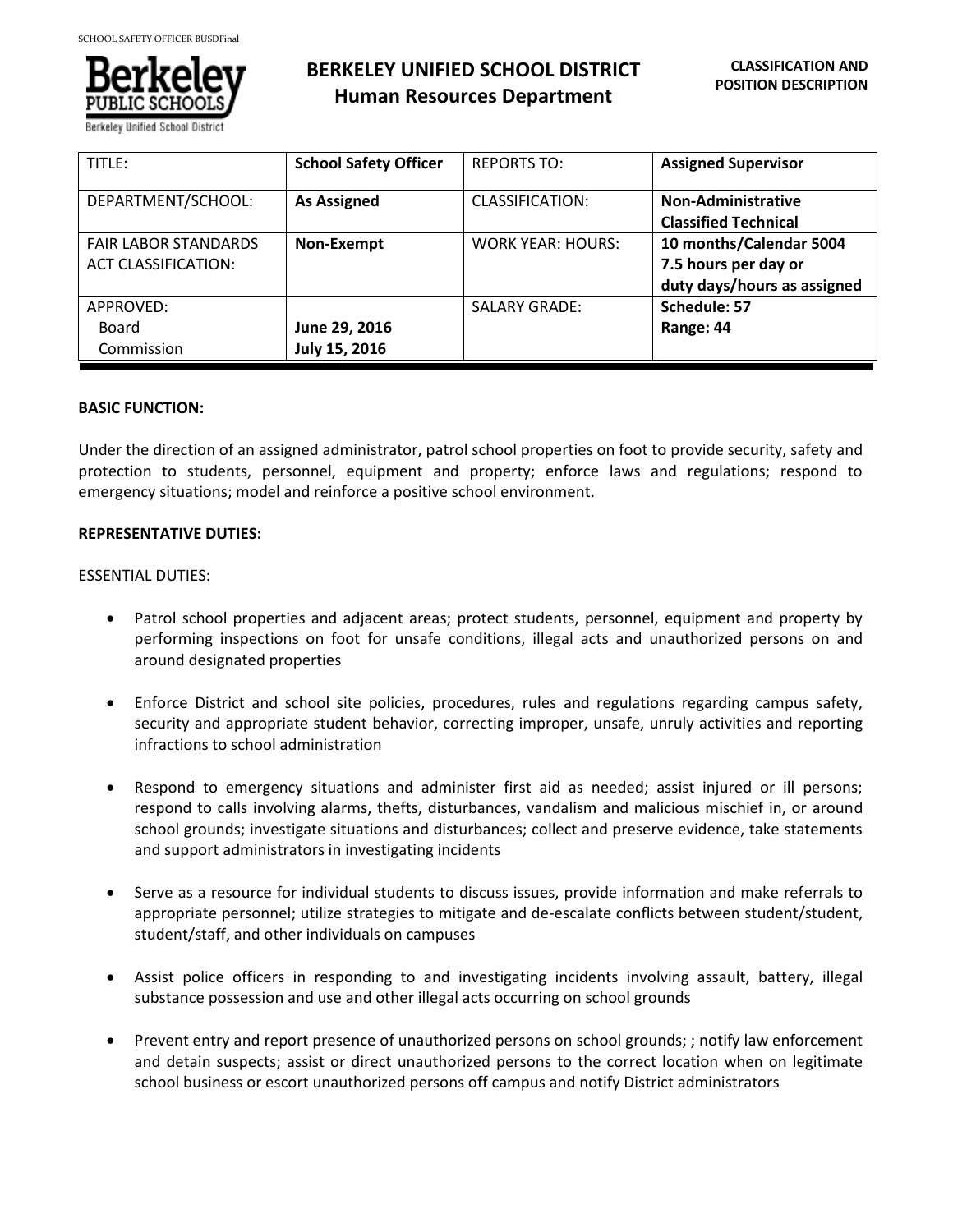- Control foot traffic and provide security at school functions; may control parking and safe movement of vehicles in parking areas as needed; enforce District parking regulations
- Prepare and maintain reports related to security of school premises and student referrals and incidents; provide documentation related to illegal activity to District administrators and police
- Assure the safety of District students, staff and property; patrol assigned school site areas on foot before, during and after school hours; monitor and inspect security of doors, windows and gates
- Investigate and report unusual, suspicious or criminal activities; investigate complaints and security notifications related to trespassing, loitering, vandalizing and other criminal activities; assure visitors on District properties have appropriate permits
- Communicate with District personnel, law enforcement and fire and safety personnel to receive and exchange information related to security, vandalism, crimes and investigations of safety issues; testify in court and expulsion hearings as needed
- Assist in the implementation and facilitation of the school safety and disaster preparedness plans; review and assist with lockdown, shelter-in-place and evacuation procedures, first aid and communication procedures and duties as assigned
- Provide information and respond to inquiries from students, staff and visitors
- Respond to and report fire and safety hazards; respond to fire and burglar alarms and extinguish small fires; summon and communicate with police and fire department personnel as needed
- Administer emergency first aid and CPR/AED as necessary; arrange for emergency medical services as needed
- Operate a computer, a hand-held radio, video monitoring equipment, and other job-related equipment
- May assist with the supervision of students in detention or Saturday School and maintain appropriate records related to the assignment
- Maintain orderly control of large crowds to ensure safety of students and staff; enforce safety regulations at District events or as assigned

OTHER DUTIES: Perform related duties as assigned

#### **KNOWLEDGE AND ABILITIES:**

#### KNOWLEDGE OF:

Methods, procedures and practices of effective student safety and security Procedures and laws of mandated reporting School security policies, procedures and regulations Crowd and traffic control techniques Health and safety regulations Standard broadcasting procedures of a hand-held two-way radio system Investigation and report writing techniques Record-keeping techniques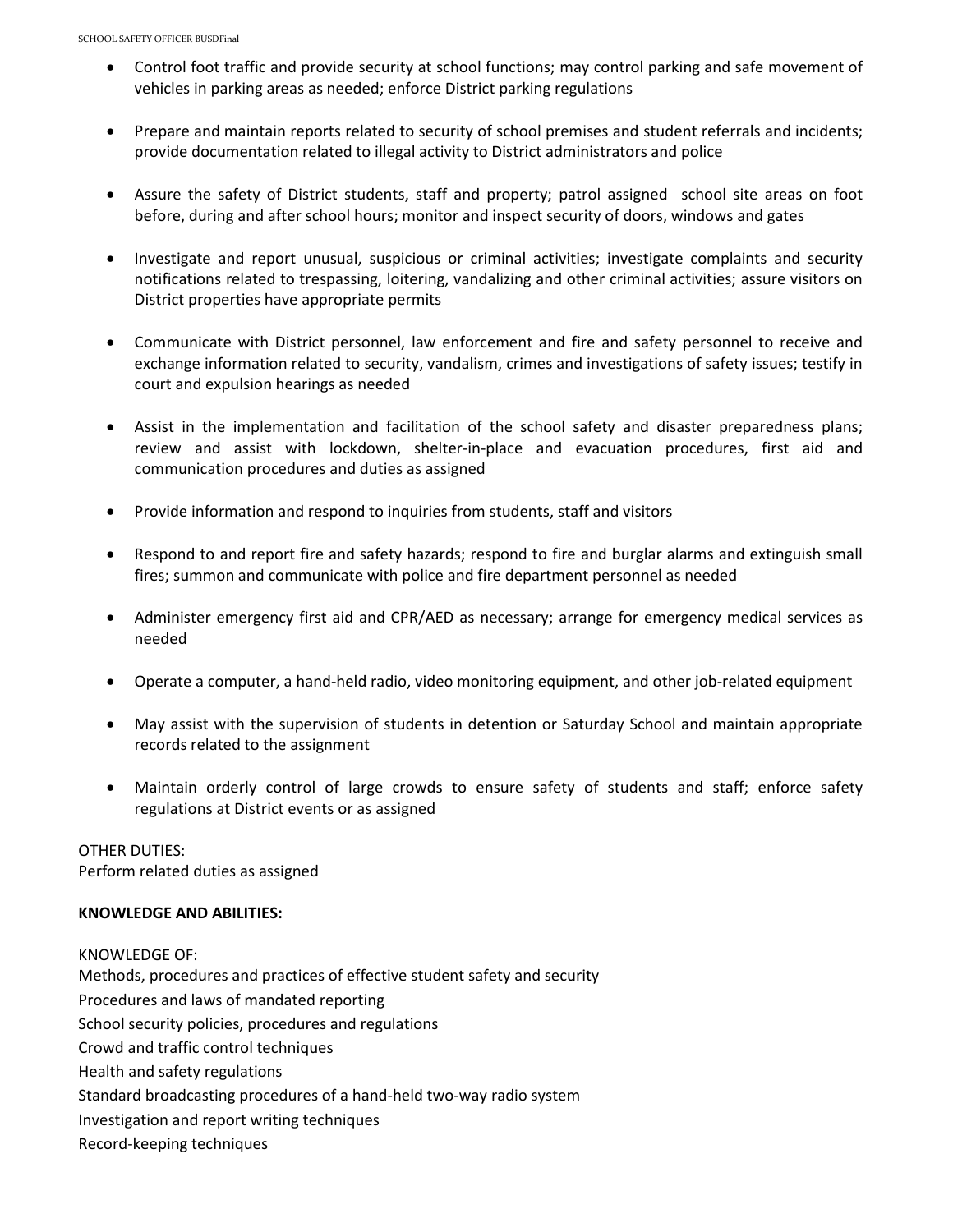SCHOOL SAFETY OFFICER BUSDFinal

Interpersonal skills using tact, patience and professionalism Oral and written communication skills First aid and CPR/AED techniques De-escalation and mitigation techniques

# ABILITY TO:

Preserve and protect students, personnel and organizational property Enforce applicable laws, rules and regulations Analyze situations quickly and adopt a safe and effective course of action Report and respond to fire and safety hazards Apprehend and restrain individuals that pose immediate threat Interview witnesses, complainants and suspects Organize and write clear and concise reports of incidents Administer first aid, CPR and AED Communicate effectively both orally and in writing Communicate effectively with diverse populations including but not limited to, students, staff, administrators and the public Establish and maintain cooperative and effective working relationships with others Understand and follow oral and written directions Operate a computer, two-way radio, video monitoring equipment and other job-related equipment

# **EDUCATION AND EXPERIENCE:**

Any combination equivalent to: graduation from high school and two years security, law enforcement or related experience

# **LICENSES AND OTHER REQUIREMENTS:**

Incumbents in this classification are required to complete coursework and receive the SB 1626 and/or other mandated certification prior to commencing employment.

Incumbents in this classification are required to wear the designated District School Safety Officer uniform as provided by the District.

# **WORKING CONDITIONS:**

ENVIRONMENT: Outdoor environment Possible fights and confrontations Seasonal heat and cold or adverse weather conditions Evening or variable hours

PHYSICAL DEMANDS: Standing, walking or sitting for extended periods of time Dexterity of hands and fingers to operate school safety and security equipment Walking and running Hearing and speaking to exchange information Seeing to monitor student behavior, to read and to prepare reports Physical agility and stamina to apprehend and restrain individuals